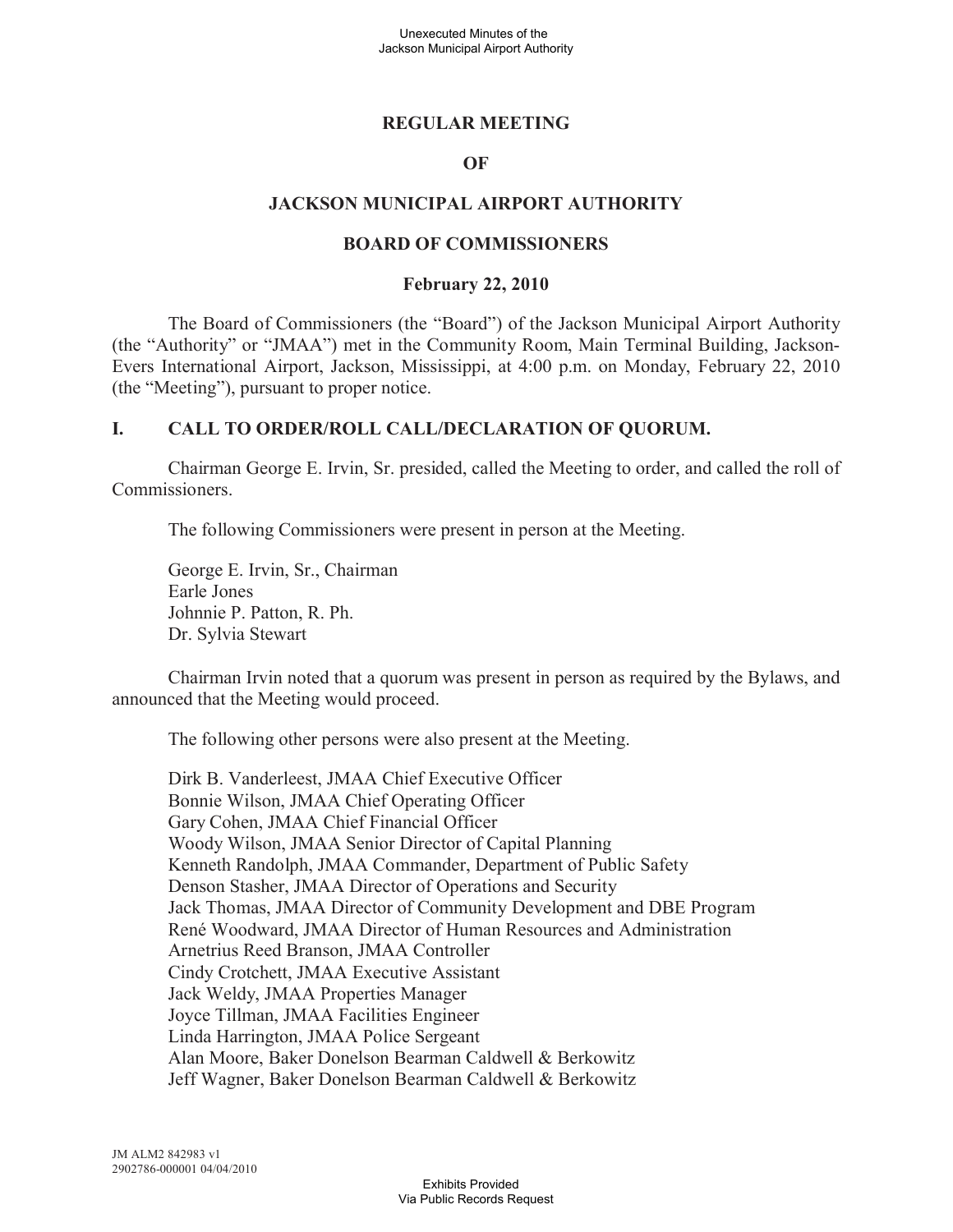Chuck Lott, Neel-Schaffer, Inc. Jim White, Waggoner Engineering, Inc.

## **II. APPROVAL AND EXECUTION OF MINUTES.**

- **A. Work Session of the Board, January 21, 2010.**
- **B. Open Session of the Regular Monthly Meeting of the Board, January 25, 2010.**

## **C. Executive Session of the Regular Monthly Meeting of the Board, January 25, 2010.**

After discussion, upon motion duly made by Commissioner Jones, seconded by Commissioner Stewart, and unanimously approved by the affirmative votes of all Commissioners present, the above minutes were approved as presented and directed to be filed in the appropriate minute book and records of the Authority.

## **III. PUBLIC COMMENTS.**

None.

## **IV. REPORTS.**

# **A. Chief Executive Officer.**

- 1. Airport Project Manager Summary, Period Ending January 31, 2010.
- 2. Airport Activity Statistics Report, Period Ending January 31, 2010.

Mr. Vanderleest directed the Board's attention to the Airport Project Manager Summary and the Airport Activity Statistics Report as found in the packet distributed to the Board prior to the Meeting (the "Packet"), and discussed these reports with the Board. A copy of the Packet is attached as an exhibit to the minutes of the Meeting.

- 3. Employee Recognitions.
	- a. Employee of the Year, 2009: Linda Harrington, Police Sergeant, Department of Public Safety.

Mr. Vanderleest recognized and commended Ms. Harrington for being named Employee of the Year for 2009.

b. Employee of the Month, February 2010: Joyce Tillman, Facilities Engineer, Department of Capital Programming.

Mr. Vanderleest recognized and commended Ms. Tillman for being named Employee of the Month for February 2010.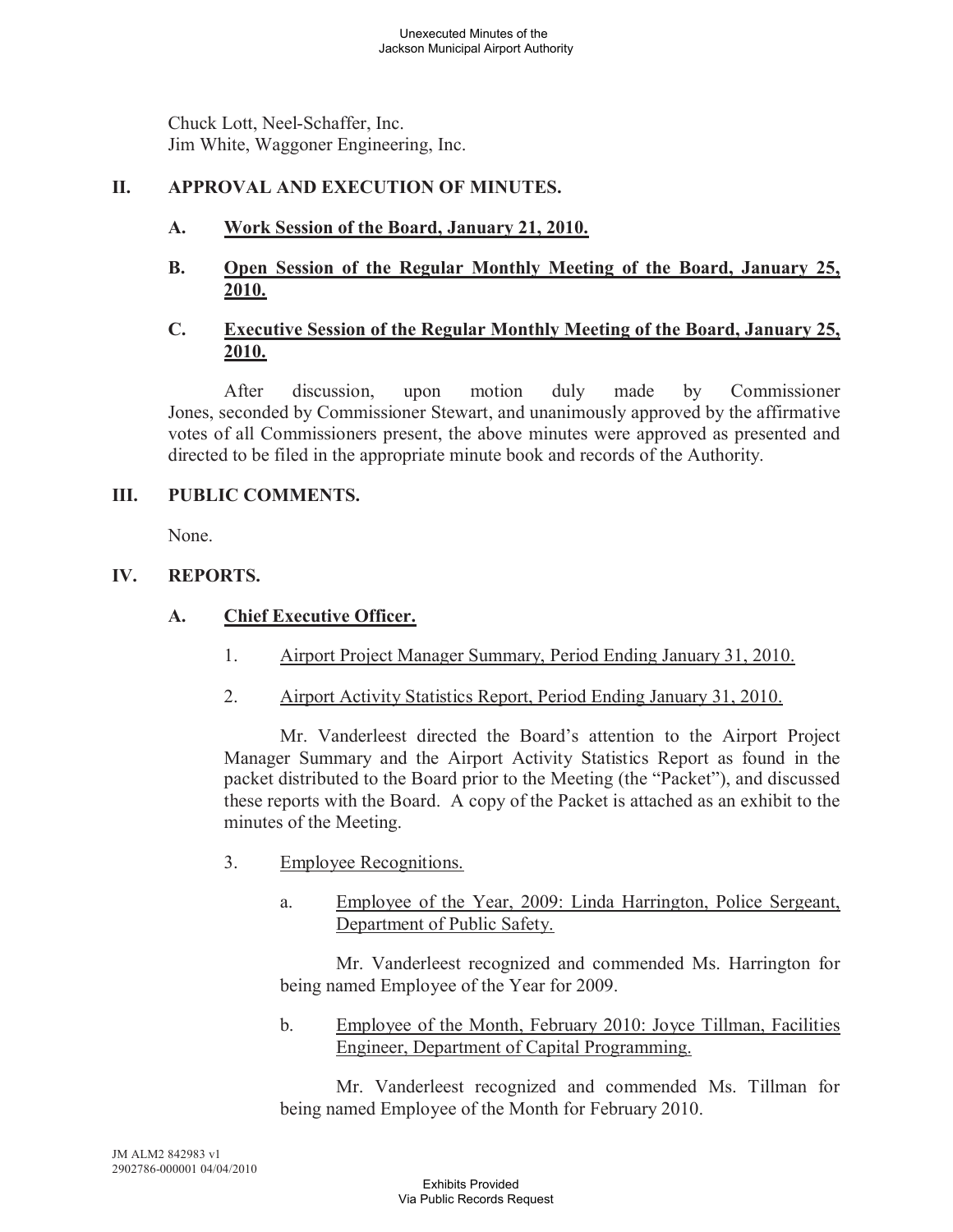### 4. Professional Recognitions.

### a. Jackson Municipal Airport Authority: Top Five Performing Small Airports for 2009, Airport Council International.

Mr. Vanderleest informed the Board that the Authority had been named one of the Top Five Performing Small Airports for 2009 by the Airport Council International. Mr. Vanderleest said that this award was based on the results of the ACI customer service surveys, which the Authority had participated in during the prior year. Mr. Vanderleest distributed to the Board a press release announcing the award, a copy of which is attached as an exhibit to the minutes of the Meeting.

#### **B. Attorney.**

Mr. Moore said he had no comments at this time.

### **V. ACTION ITEMS.**

#### **A. Financial Matters.**

- 1. Financial Reports for January 2010.
	- a. Balance Sheet: Accept.
	- b. Income Statement: Accept.
	- c. Claims Docket for January 2010: Approve.

Mr. Vanderleest directed the Board's attention to the Financial Reports for January 2010 and the Claims Docket for January 2010, which were included in the Packet.

After discussion, upon motion duly made by Commissioner Stewart, seconded by Commissioner Patton, and unanimously approved by the affirmative votes of all Commissioners present, the Board adopted the following resolution.

#### **RESOLUTION ACCEPTING FINANCIAL REPORTS FOR JANUARY 2010 AND APPROVING AND AUTHORIZING PAYMENT OF CLAIMS DOCKET FOR JANUARY 2010**

**WHEREAS**, the Board of Commissioners (the "Board") of the Jackson Municipal Airport Authority (the "Authority") has reviewed and considered (i) certain financial statements for the Authority for the month and period ending January 31, 2010 (the "Financial Reports"), and (ii) the Claims Docket of the Authority for the month of January 2010 (the "Claims"), both the Financial Reports and the Claims being (i) included in the packet distributed to the Board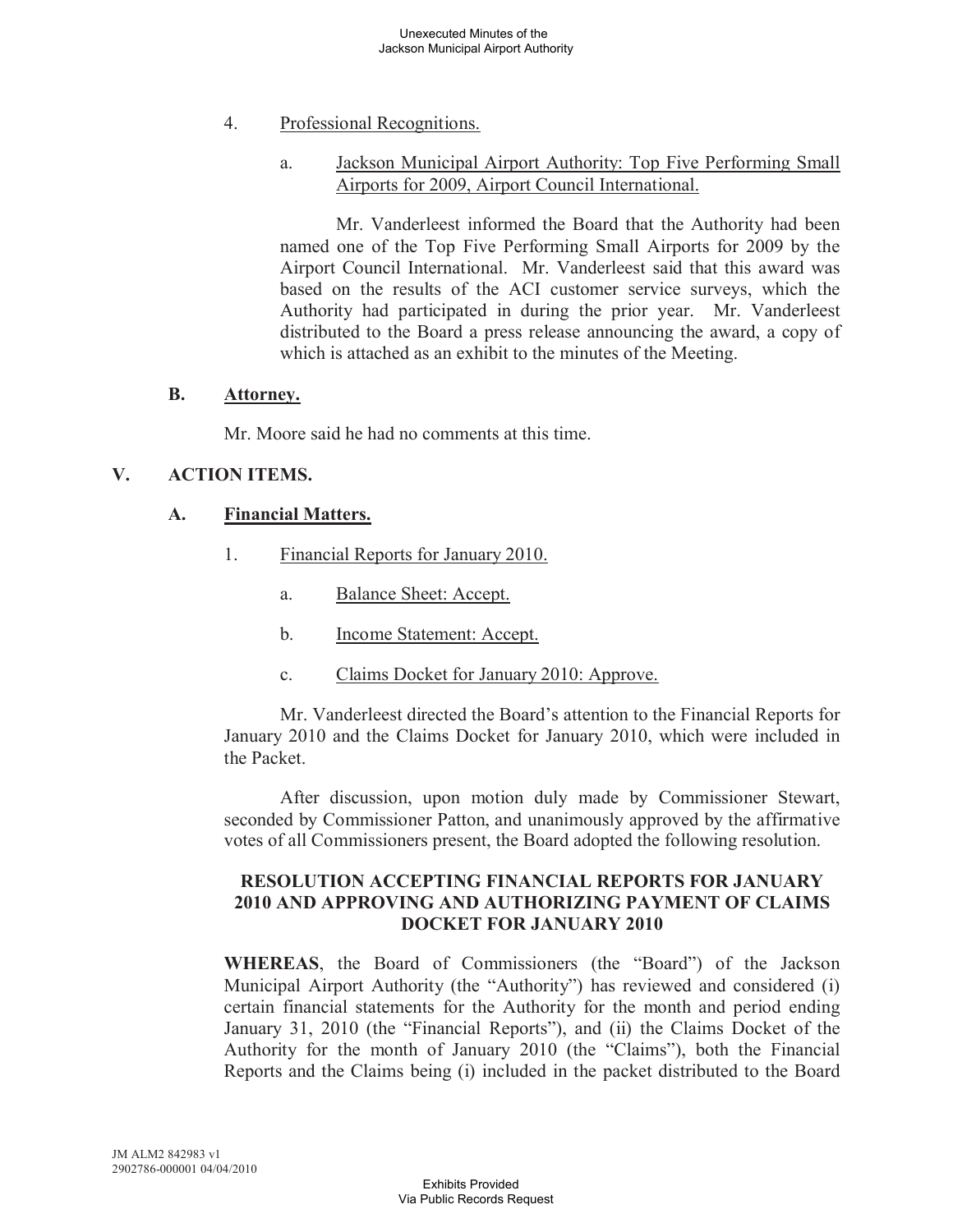prior to the February 22, 2010, Regular Monthly Meeting of the Board, and (ii) incorporated herein by reference;

**NOW, THEREFORE, BE IT RESOLVED**, the Board hereby (i) accepts the Financial Reports and (ii) approves and authorizes payment of the Claims in the total amount of \$865,334.34.

## **B. Service Agreements.**

- 1. Airport Advertising, JEIA: Approve Extension of Agreement.
- 2. Pest Control Services, JEIA and HKS: Authorize Extension of Contracts.
- 3. JMAA Project No. 008-10, Information Technology and Telecommunications Plan Update, JEIA: Authorize Execution of Agreement.
- 4. JMAA Project No. 002-10, Facility Diagnostics, JEIA: Authorize Contracts.

Mr. Vanderleest directed the Board's attention to the memoranda in the Packet which described these matters, and discussed these matters with the Board.

After discussion, upon motion duly made by Commissioner Stewart, seconded by Commissioner Jones, and unanimously approved by the affirmative votes of all Commissioners present, the Board adopted the following resolution.

### **RESOLUTION APPROVING AND AUTHORIZING CERTAIN ACTIONS WITH RESPECT TO CERTAIN SERVICE AGREEMENTS**

**WHEREAS**, the staff of the Jackson Municipal Airport Authority (the "Authority") has recommended that the Board of Commissioners of the Authority (the "Board") approve and authorize certain actions with respect to certain service agreements identified below, all as more particularly described in certain memoranda (i) included in the packet distributed to the Board prior to the February 22, 2010, Regular Monthly Meeting of the Board, and (ii) incorporated herein by reference (separately, each a "Memorandum;" collectively, the "Memoranda"); and

**WHEREAS**, the Board has reviewed the Memoranda and considered the recommendations therein by the staff of the Authority;

**NOW, THEREFORE, BE IT RESOLVED**, the Board hereby determines that it would be in the best interests of and in furtherance of the duties and responsibilities of the Authority to, and the Board hereby does, take the following action: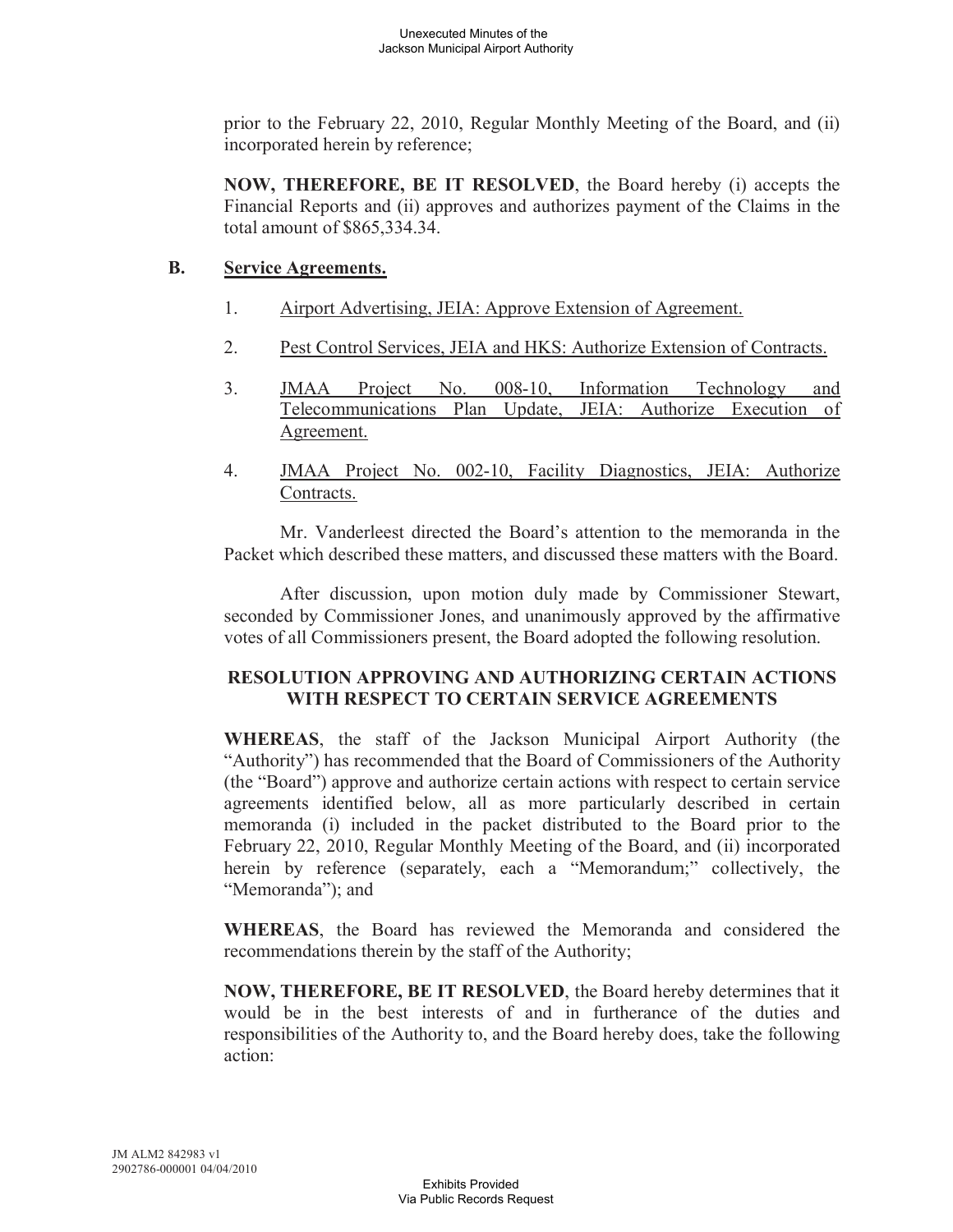- 1. The Board approves and authorizes extension of the existing agreement between the Authority and Interspace Airport Advertising for professional services in connection with the solicitation and placement of advertising in the Main Terminal Building at Jackson-Evers International Airport ("JEIA") for a term of one year (the "Interspace Renewal Agreement"), said Interspace Renewal Agreement to be in such form and to contain such terms and conditions consistent with the Memorandum dated February 8, 2010, which describes this matter, as may be deemed appropriate by the Chief Executive Officer of the Authority, as evidenced by his execution thereof.
- 2. The Board approves and authorizes negotiation and execution of separate professional services agreements with (i) Rivers Pest Control, Inc. to provide pest control and related services at JEIA (the "RPC Agreement") and (ii) Havard Pest Control to provide pest control and related services at Hawkins Field (the "HPC Agreement"), both the RPC Agreement and the HPC Agreement to be in such form and to contain such terms and conditions consistent with the Memorandum dated February 6, 2010, which describes this matter, as may be deemed appropriate by the Chief Executive Officer of the Authority, as evidenced by his execution thereof.
- 3. The Board approves and authorizes negotiation and execution of an agreement with GCR & Associates, Inc. for professional services in connection with a proposed update to the existing Information Technology and Telecommunications Plan for the Authority (the "GCR Agreement"), said GCR Agreement to be in such form and to contain such terms and conditions consistent with the Memorandum dated February 6, 2010, which describes this matter, as may be deemed appropriate by the Chief Executive Officer of the Authority, as evidenced by his execution thereof.
- 4. The Board approves and authorizes negotiation and execution of separate agreements with (i) Predictive Maintenance Consultants for infrared imaging of electrical panels and transformers at JEIA (the "PMC Agreement"), (ii) Deer Park Roofing Inc. for infrared imaging of the terminal roof structure at JEIA (the "DPR Agreement"), and (iii) Building Diagnostics & Property Science for investigation of the status and condition of the elevated roadway at JEIA (the "BDPS Agreement," and, together with the PMC Agreement and the DPR Agreement, the "Facility Diagnostic Agreements"), said Facility Diagnostic Agreements to be in such form and to contain such terms and conditions consistent with the Memorandum dated February 10, 2010, which describes these matters, as may be deemed appropriate by the Chief Executive Officer of the Authority, as evidenced by his execution thereof.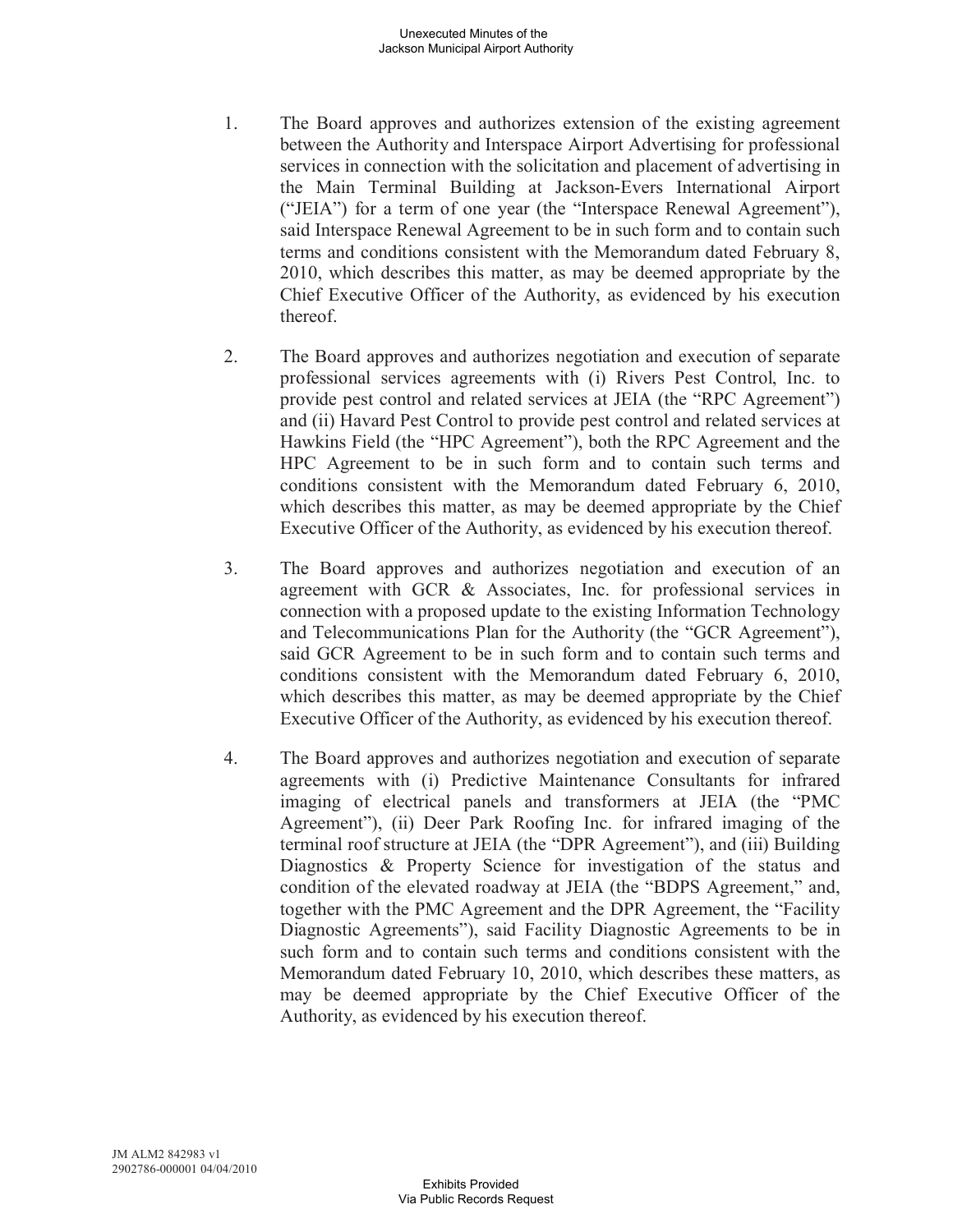## **C. Construction Projects.**

- 1. JMAA Project No. 002-09, Removal and Replacement of ATCT Tower HVAC Units, JEIA: Authorize Advertisements for Bids.
- 2. JMAA Project No. 017-09, Waste and Storm Water Plumbing Replacement, JEIA: Authorize Advertisements for Bids.

Mr. Vanderleest directed the Board's attention to the memoranda in the Packet which described these matters, and discussed these matters with the Board.

After discussion, upon motion duly made by Commissioner Jones, seconded by Commissioner Stewart, and unanimously approved by the affirmative votes of all Commissioners present, the Board adopted the following resolution.

## **RESOLUTION APPROVING AND AUTHORIZING CERTAIN ACTIONS WITH RESPECT TO CERTAIN CONSTRUCTION PROJECTS**

**WHEREAS**, the staff of the Jackson Municipal Airport Authority (the "Authority") has recommended that the Board of Commissioners of the Authority (the "Board") approve and authorize certain actions with respect to certain construction projects identified below, all as more particularly described in certain memoranda (i) included in the packet distributed to the Board prior to the February 22, 2010, Regular Monthly Meeting of the Board, and (ii) incorporated herein by reference (separately, each a "Memorandum;" collectively, the "Memoranda"); and

**WHEREAS**, the Board has reviewed the Memoranda and considered the recommendations therein by the staff of the Authority;

**NOW, THEREFORE, BE IT RESOLVED**, the Board hereby determines that it would be in the best interests of and in furtherance of the duties and responsibilities of the Authority to, and the Board hereby does, take the following action:

1. The Board approves and authorizes (i) negotiation and execution of an amendment to the agreement between the Authority and Barranco, PLLC (the "Barranco Amendment") to provide for additional design and oversight services in connection with a new front-end controller for the Authority's HVAC system (the "New HVAC Controller") in connection with Project No. 002-09, Removal and Replacement of ATCT Tower HVAC Units (the "Tower HVAC Project") and (ii) publication of an advertisement for bids for the New HVAC Controller as a bid alternate in connection with the advertisement for bids for the Tower HVAC Project, all as more particularly described in the Memorandum dated February 15, 2010, which describes this matter, said Barranco Amendment to be in such form and to contain such terms and conditions consistent with the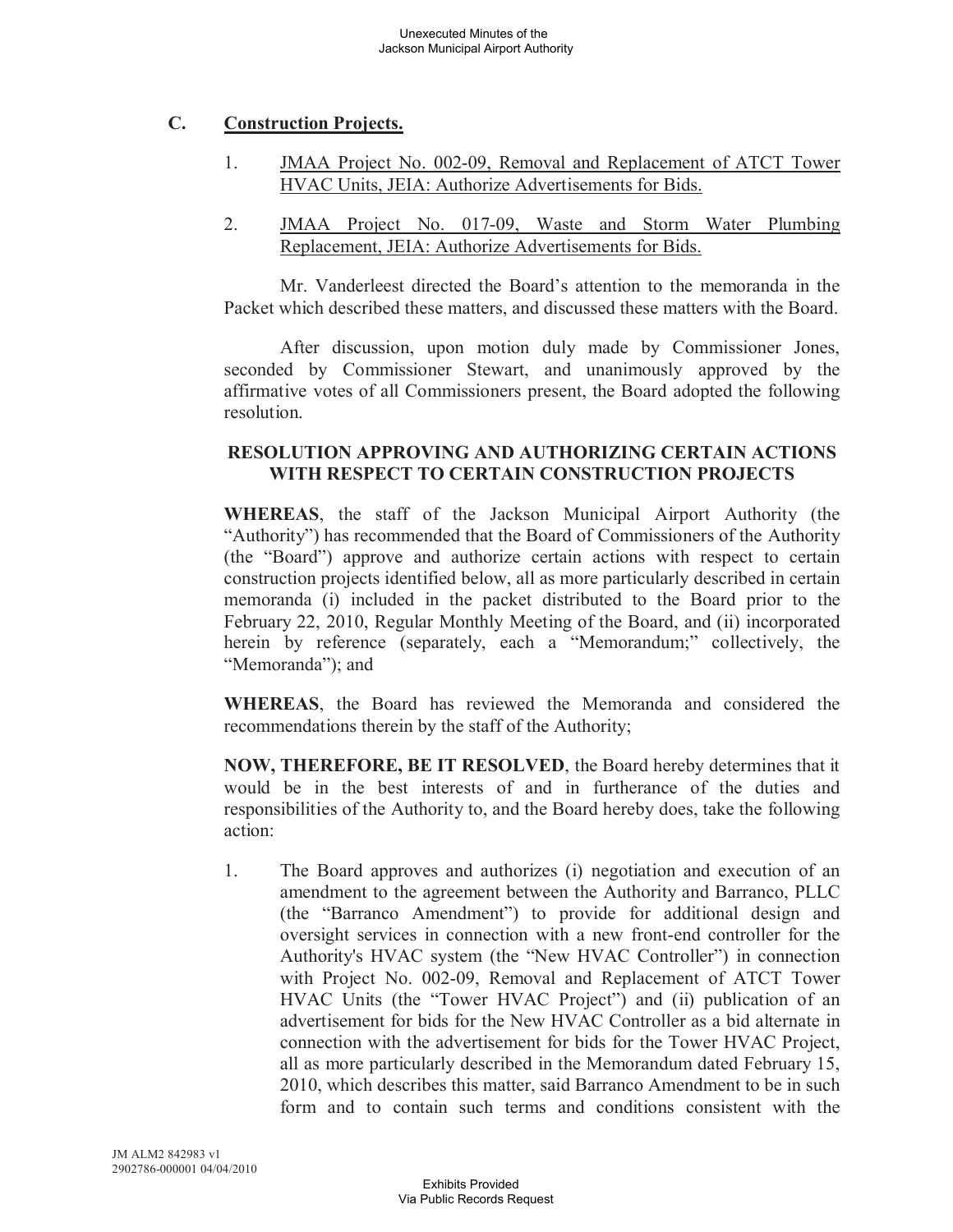Memorandum, as may be deemed appropriate by the Chief Executive Officer of the Authority, as evidenced by his execution thereof.

2. The Board approves and authorizes (i) negotiation and execution of an amendment to the professional services agreement between the Authority and Waggoner Engineering, Inc. (the "WEI Amendment") to provide for additional design and oversight services in connection with Project No. 017-09, Waste and Storm Water Plumbing Replacement (the "Plumbing Project"), and (ii) approves and authorizes publication of an advertisement for bids for the Plumbing Project, all as more particularly described in the Memorandum dated February 10, 2010, relating to this matter, said WEI Amendment to be in such form and to contain such terms and conditions consistent with the Memorandum, as may be deemed appropriate by the Chief Executive Officer of the Authority, as evidenced by his execution thereof.

### **D. Procurements.**

No action or discussion took place at the Meeting regarding procurements.

## **E. Grants.**

No action or discussion took place at the Meeting regarding grants.

## **F. Other Matters.**

1. Mesaba Airlines-Subsidiary of Delta Air Lines, JEIA: Authorize Execution of Agreement.

Mr. Vanderleest directed the Board's attention to the memorandum in the Packet which described this matter, and discussed this matter with the Board.

After discussion, upon motion duly made by Commissioner Stewart, seconded by Commissioner Jones, and unanimously approved by the affirmative votes of all Commissioners present, the Board adopted the following resolution.

## **RESOLUTION APPROVING AND AUTHORIZING NEGOTIATION AND EXECUTION OF PERMIT FOR MESABA AIRLINES, INC. TO OPERATE AT JACKSON-EVERS INTERNATIONAL AIRPORT**

**WHEREAS,** the staff of the Jackson Municipal Airport Authority (the "Authority") has recommended that the Board of Commissioners (the "Board") of the Authority approve and authorize negotiation and execution of a standard Airport Use Permit and Agreement (the "Permit") to allow Mesaba Airlines, Inc., a wholly owned subsidiary of Delta Air Lines, Inc. ("Mesaba"), to provide commercial passenger service at Jackson-Evers International Airport under the name of Delta Air Lines as a Delta Connection carrier (the "Services"), all as more particularly described in that certain memorandum dated February 4, 2010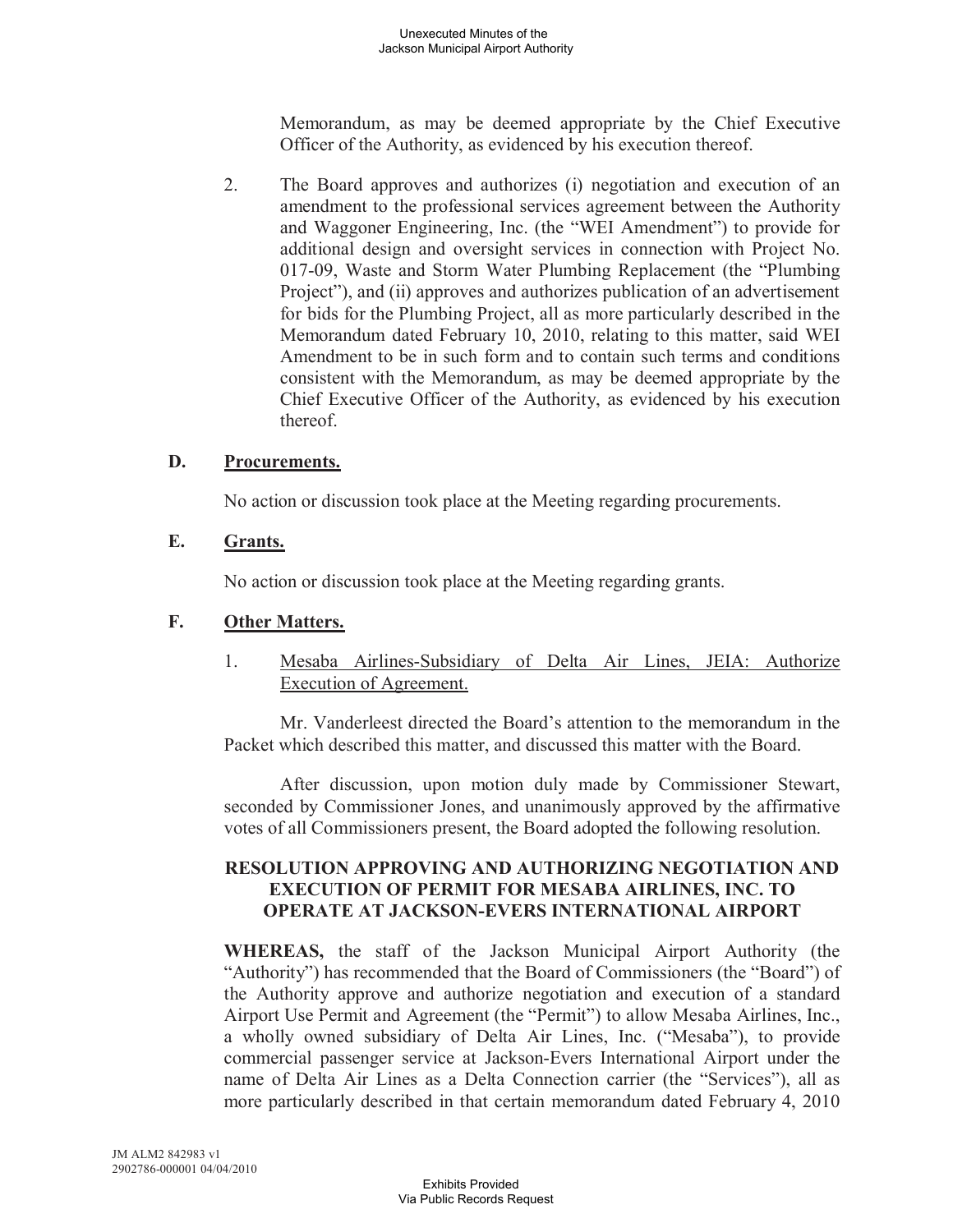(the "Memorandum"), a copy of which is (i) included in the packet distributed to the Board prior to the February 22, 2010, Regular Monthly Meeting of the Board and (ii) incorporated herein by reference; and

**WHEREAS,** the Board has reviewed and considered the Memorandum and considered said recommendation by the staff of the Authority;

**NOW, THEREFORE, BE IT RESOLVED,** the Board hereby determines that it would be in the best interests of and in furtherance of the duties and responsibilities of the Authority to, and the Board hereby does, approve and authorize negotiation and execution of the Permit to allow Mesaba to provide the Services, said Permit to be in such form and to contain such terms and conditions consistent with the Memorandum and the foregoing as may be deemed appropriate by the Chief Executive Officer of the Authority, as evidenced by his execution thereof.

2. Timber Assessment and Sale, JEIA: Authorize Agreement and Authorize Sale of Timber.

Mr. Vanderleest directed the Board's attention to the memorandum dated February 2, 2010, in the Packet which described this matter, and discussed this matter with the Board.

After discussion, upon motion duly made by Commissioner Stewart, seconded by Commissioner Jones, and unanimously approved by the affirmative votes of all Commissioners present, the Board adopted the following resolution.

### **RESOLUTION APPROVING AND AUTHORIZING NEGOTIATION AND EXECUTION OF AGREEMENT WITH KEN EZELLE AND APPROVING AND AUTHORIZING SALE OF TIMBER AT JACKSON-EVERS INTERNATIONAL AIRPORT**

**WHEREAS**, the Jackson Municipal Airport Authority (the "Authority") previously retained Ken Ezelle ("Ezelle"), a registered forester, to perform an analysis of certain timber located at Jackson-Evers International Airport (the "Timber"); and

**WHEREAS**, Ezelle has completed his analysis and has estimated that the Timber has a value of approximately \$118,708; and

**WHEREAS**, the staff of the Authority has advised the Board of Commissioners (the "Board") of the Authority that the Timber is not necessary for Authority purposes and is not to be used in the Authority's operations; (ii) no state agency, board, commission or any other local or state governing authority has expressed a need or use for the Timber, and the federal government has not expressed a need or use for the Timber; and (iii) sale of the Timber will promote and foster the development and improvement of the Authority and the economic and industrial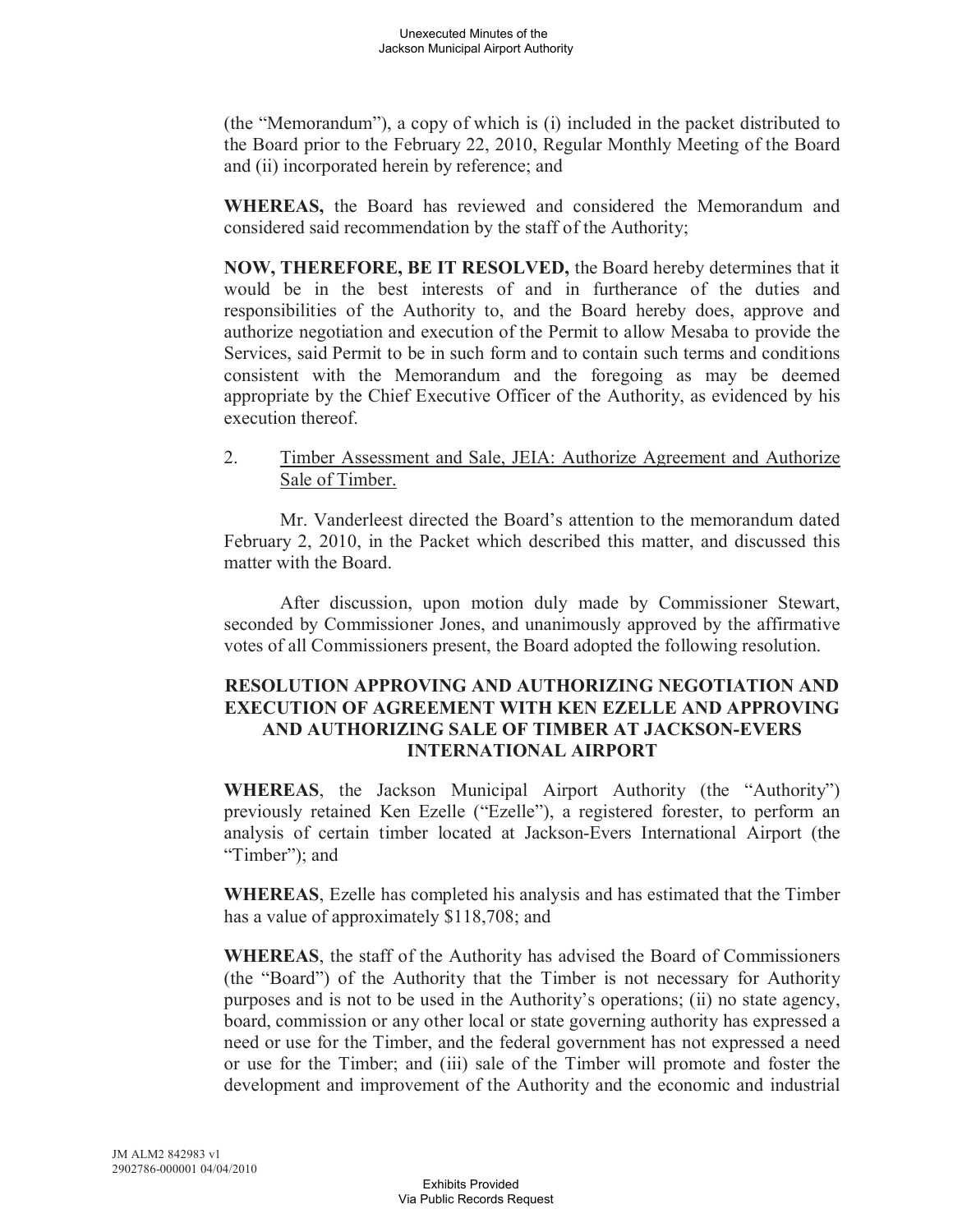welfare of the community in which the Authority and Jackson-Evers International Airport are located; and

**WHEREAS**, the staff of the Authority has recommended that the Board approve and authorize (i) negotiation and execution of an additional agreement with Ezelle, whereby Ezelle would assist the Authority with the sale of the Timber (the "Ezelle Agreement"), and (ii) solicitation of bids for the Timber, all as more particularly described in that certain memorandum dated February 2, 2010, which is (i) included in the packet distributed to the Board prior to the February 22, 2010, Regular Monthly Meeting of the Board and (ii) incorporated herein by reference (the "Memorandum"); and

**WHEREAS**, the Board has reviewed the Memorandum and considered the recommendations therein by the staff of the Authority;

**NOW, THEREFORE, BE IT RESOLVED,** the Board hereby finds and determines that (i) the Timber is not necessary for Authority purposes and is not to be used in the Authority's operations; (ii) no state agency, board, commission or any other local or state governing authority has expressed a need or use for the Timber, and the federal government has not expressed a need or use for the Timber; and (iii) sale of the Timber will promote and foster the development and improvement of the Authority and the economic and industrial welfare of the community in which the Authority and Jackson-Evers International Airport are located; and

**RESOLVED, FURTHER**, the Board hereby determines that it would be in the best interests of and in furtherance of the duties and responsibilities of the Authority to, and the Board hereby does: (i) approve and authorize negotiation and execution of the Ezelle Agreement, said Ezelle Agreement to be in such form and to contain such terms and conditions consistent with the Memorandum as may be deemed appropriate by the Chief Executive Officer of the Authority, as evidenced by his execution thereof; and (ii) authorize and direct the staff of the Authority to solicit bids for the purchase of the Timber, subject to proper documentation in accordance with applicable law.

3. AT&T Telephone Utility Easement Relocation in Connection with the East Metro Corridor, JEIA: Authorize Easement.

Mr. Vanderleest directed the Board's attention to the memorandum dated February 15, 2010, in the Packet, which described this matter, and discussed this matter with the Board.

After discussion, upon motion duly made by Commissioner Stewart, seconded by Commissioner Jones, and unanimously approved by the affirmative votes of all Commissioners present, the Board adopted the following resolution.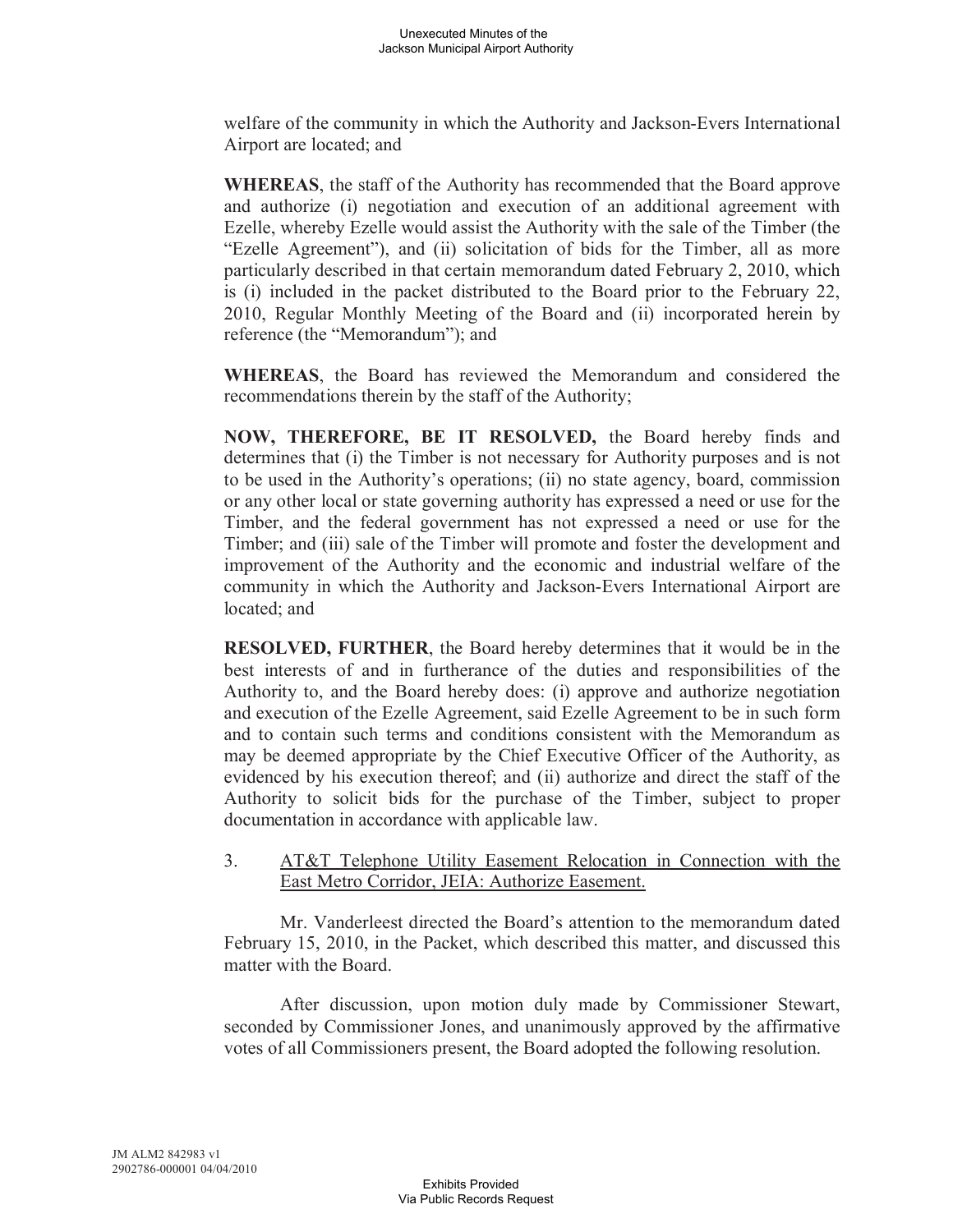## **RESOLUTION APPROVING AND AUTHORIZING RIGHT OF WAY EASEMENTS FOR AT&T AT JACKSON-EVERS INTERNATIONAL AIRPORT**

**WHEREAS**, at the January 25, 2010, Regular Monthly Meeting (the "Meeting") of the Board of Commissioners (the "Board") of the Jackson Municipal Airport Authority (the "Authority"), the Board approved and authorized relocation of certain right-of-way easements (the "Easements") with Entergy at Jackson-Evers International Airport ("JEIA") in connection with construction of the East Metro Corridor on the east side of JEIA, and

**WHEREAS**, subsequent to the Meeting, AT&T advised the staff of the Authority that it currently has telephone lines located on Entergy's poles that will be affected by relocation of the Easements (the "Lines"); and

**WHEREAS**, AT&T has requested that it be allowed to place the Lines underground in the right of way for that portion of the East Metro Corridor to be located on Authority property at JEIA (the "Right of Way"); and

**WHEREAS**, the staff of the Authority has recommended that the Board approve and authorize relocation of the Lines within the Right of Way, all as more particularly described in that certain memorandum dated February 15, 2010, and the attachments thereto, which are (i) included in the packet distributed to the Board prior to the February 22, 2010, Regular Monthly Meeting of the Board and (ii) incorporated herein by reference (collectively, the "Memorandum"); and

**WHEREAS**, the Board has reviewed and considered the Memorandum and the recommendation therein by the staff of the Authority;

**NOW, THEREFORE, BE IT RESOLVED**, the Board hereby determines that it would be in the best interests of and in furtherance of the duties and responsibilities of the Authority to, the Board hereby does: (i) grant unto AT&T an easement to relocate the Lines in the Right of Way as more particularly shown in the Memorandum, and (ii) authorize and direct the staff of the Authority to prepare and the CEO of the Authority to execute such documents and take such other actions as may be necessary and appropriate to accomplish relocation of the Lines in the Right of Way, as described herein.

### 4. EDA Grant.

Mr. Vanderleest advised the Board that legal counsel and the staff were in the process of drafting a Request for Qualifications to accomplish the study of backhaul opportunities for international air cargo development at JEIA.

5. Washington, D.C. Trip.

The Board and Mr. Vanderleest discussed the schedule for the upcoming trip by the Board and Mr. Vanderleest to Washington, D.C., to discuss federal